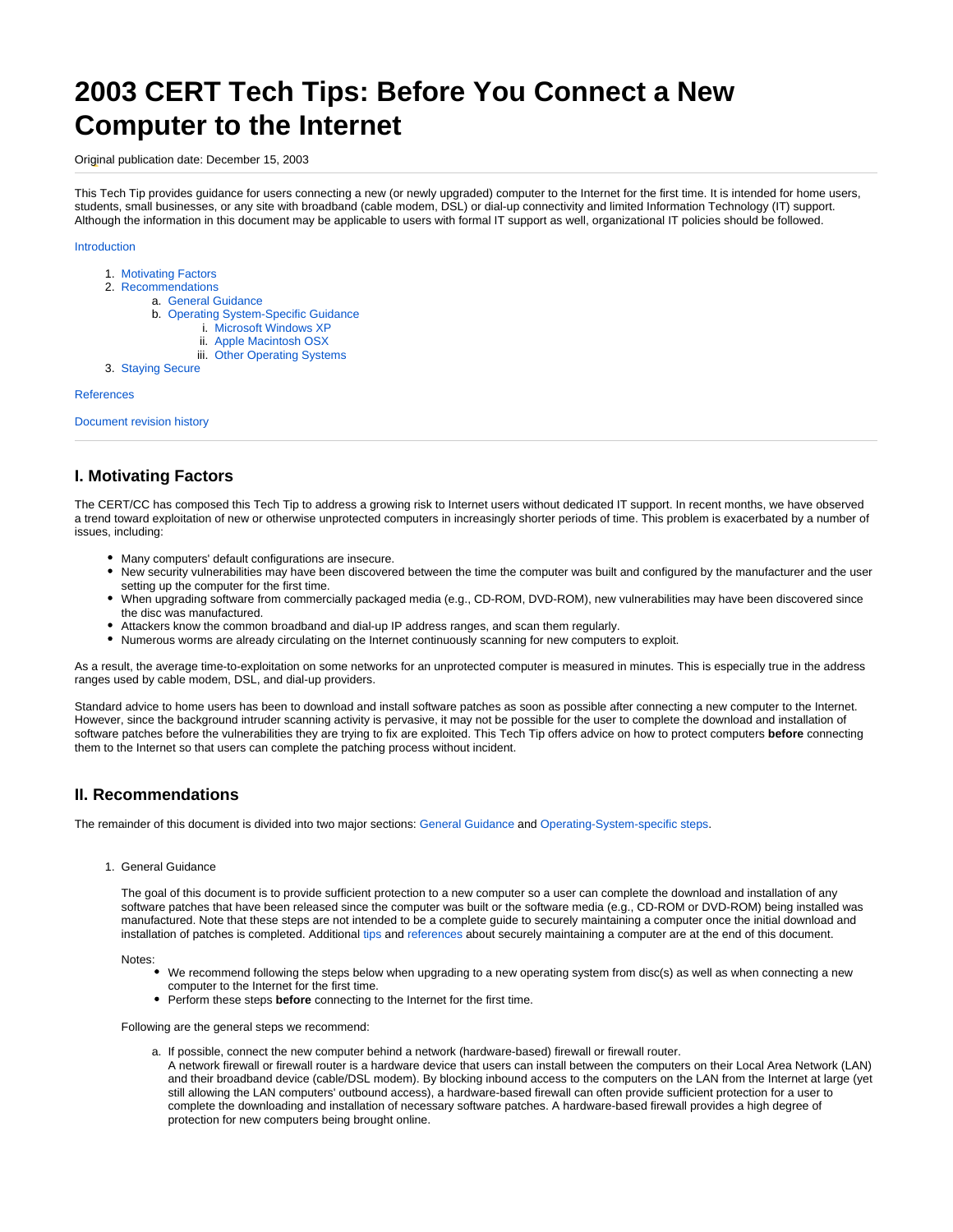If you are connecting your computer behind a firewall or router that provides Network Address Translation (NAT), and if either of the following are true: (a) the new machine is the only computer connected to the LAN behind the firewall, or (b) all other machines connected to the LAN behind the firewall are up to date on patches and are known to be free of viruses, worms, or other malicious code, you may not need to additionally enable a software firewall.

b. Turn on the software firewall included with the computer, if available. If your operating system includes a built-in software firewall, we recommend that you enable it in order to block incoming connections from other computers on the Internet.

As mentioned above, if your computer is going to be connected to a local network behind a hardware-based firewall and all other computers (if any) on that local network are known to be fully patched and free of malicious code, this step is optional. However, as part of a "defense-in-depth" strategy, we recommend enabling the built-in firewall software included with your operating system regardless.

If your operating system does not include a built-in software firewall, you may wish to install a third-party firewall application. Many such applications are available at relatively little (or sometimes no) cost. However, given that the issue we're trying to address is the relatively short lifespan of an unprotected computer on the open Internet, we recommend that any third-party firewall application be installed from media (CD-ROM, DVD-ROM, or floppy disc) before connecting to a network rather than downloaded directly to the unprotected computer. Otherwise, it may be possible for the computer to be exploited before the download and installation of such software is complete.

c. Disable nonessential services, such as file and print sharing.

Most operating systems are not configured with file and print sharing enabled by default, so this shouldn't be an issue for most users. However, if you are upgrading a computer to a new operating system and that computer had file or print-sharing enabled, it is likely that the new operating system will have file and print sharing enabled as well. Since the new operating system may have vulnerabilities that were not present in the older version being upgraded, disable file and print sharing in the older version before beginning the upgrade process. After the upgrade is complete and all relevant patches have been installed, file sharing can be re-enabled if needed.

d. Download and install software patches as needed. Once the computer has been protected from imminent attack through the use of either a hardware or software-based firewall and the disabling of file and print sharing, it should be relatively safe to connect to the network in order to download and install any software patches necessary. It is important not to skip this step since otherwise the computer could be exposed to exploitation if the firewall were to be disabled or file/print sharing turned back on at some later date.

Download software patches from known, trusted sites (i.e., the software vendors' own sites), in order to minimize the possibility of an intruder gaining access through the use of Trojan horse software.

## <span id="page-1-0"></span>1. Operating System-Specific Guidance

<span id="page-1-1"></span>The previous section outlined the CERT/CC's general guidance for installing new computers. However, the specific implementation of those recommendations depends on the operating system in use. This section contains specific guidance for users of [Microsoft Windows XP](#page-1-1) and [Apple](#page-1-2)  [Macintosh OSX](#page-1-2), as well as some pointers for [other operating system](#page-2-0) users.

a. Microsoft Windows XP

In order to complete these steps, you will need to be logged into an account with local administrator privileges.

- i. Review [General Guidance](#page-0-3) above.
- ii. Connect behind a hardware-based firewall if available.

This step is covered in the [General Guidance](#page-0-3) section above.

iii. Enable the Internet Connection Firewall.

Microsoft has provided both [detailed](http://www.microsoft.com/windowsxp/home/using/howto/homenet/icf.asp) and [summarized](http://www.microsoft.com/security/incident/icf.asp) instructions for enabling the built-in Internet Connection Firewall on Windows XP.

- iv. Disable shares if enabled.
	- 1. Go to Start -> Control Panel.
		- 2. Open "Network and Internet Connections".
		- 3. Open "Network Connections".
	- 4. Right-click on the network connection you wish to change (e.g., "Local Area Connection").
	- 5. Select "Properties". 6. Make sure "File and Printer Sharing for Microsoft Networking" is unchecked.
- v. Connect to the network.
- vi. Go to [http://windowsupdate.microsoft.com.](http://windowsupdate.microsoft.com)
- vii. Follow the instructions there to install all Critical Updates.
- viii. Review [Staying Secure](#page-2-1) below.

# Additional Windows [References](#page-2-2) can be found at the end of this document.

## <span id="page-1-2"></span>a. Apple Macintosh OSX

- i. Review [General Guidance](#page-0-3) above.
- ii. Connect behind a hardware-based firewall if available.
- iii. Enable the software firewall.
	- 1. Open "System Preferences".
	- 2. Select "Sharing".
	- 3. Select the "Firewall" Tab.
	- 4. Click "Start".
	- 5. Select the "Services" Tab.
	- 6. Verify that all services are unchecked (default).
- iv. Connect to the network (plug in or dial-up).
- v. Update installed software.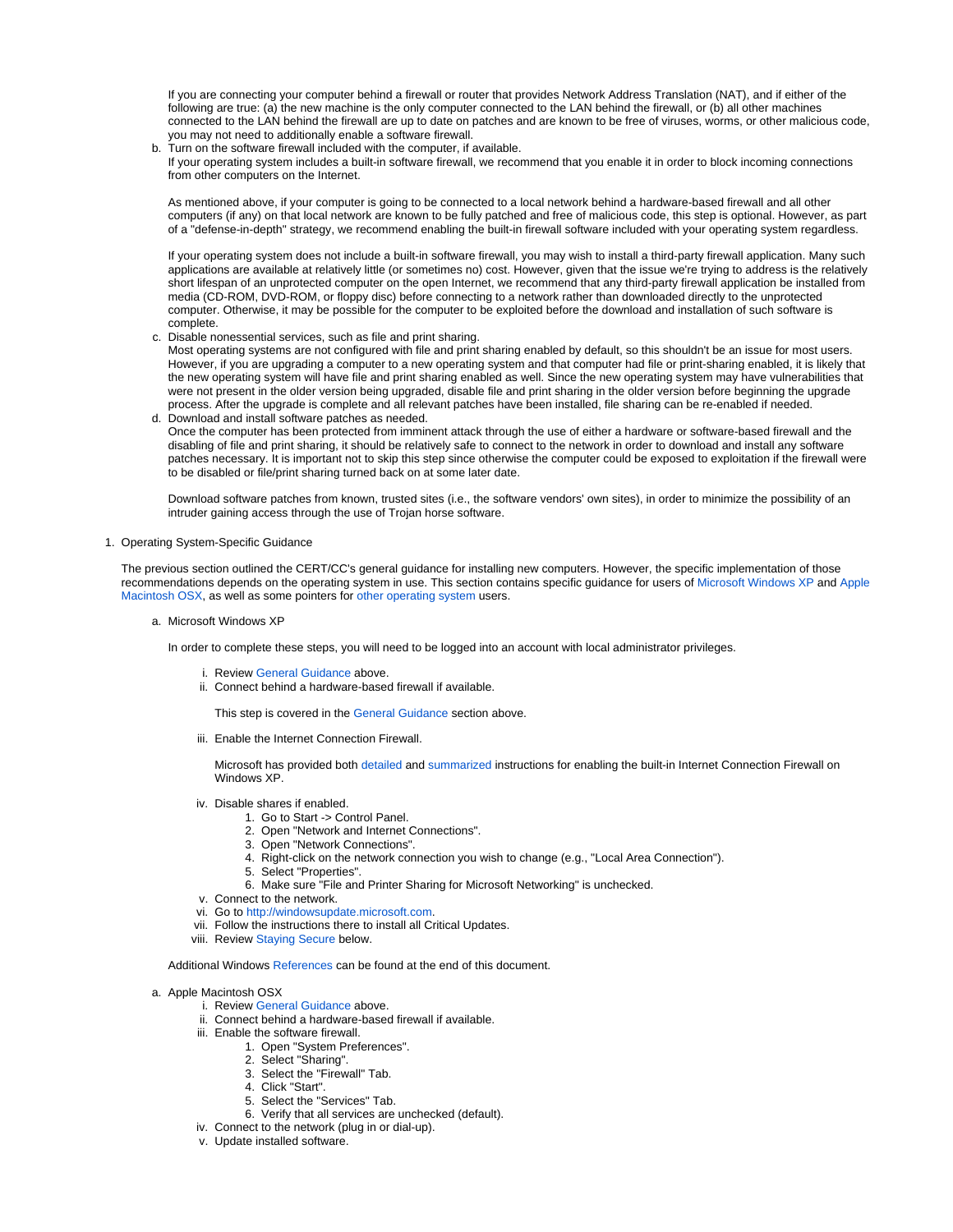- 1. Open "System Preferences".
- 2. Select "Software Updates".
- 3. Turn on automatic updates (checkbox: "Automatically check for updates when you have a network connection".)
- 4. Select an appropriate update frequency (daily is recommended).
- 5. Click "Check Now".
- 6. Install any recommended updates.
- vi. Review [Staying Secure](#page-2-1) below.

Additional OSX [References](#page-2-2) can be found at the end of this document.

a. Other Operating Systems

Users of other operating systems should review the [General Guidance](#page-0-3) above, then consult their respective software vendors' sites for specific instructions (where available).

Additional Linux [References](#page-2-2) can be found at the end of this document.

# <span id="page-2-1"></span><span id="page-2-0"></span>**III. Staying Secure**

- 1. Read our [Home Network Security](https://vuls.cert.org/tech_tips/home_networks.html) document.
- 1. Install and use antivirus software

While an up-to-date antivirus software package cannot protect against all malicious code, for most users it remains the best first-line of defense against malicious code attacks. Many antivirus packages support automatic updates of virus definitions. The CERT/CC recommends using these automatic updates when available.

1. Enable automatic software updates if available

Vendors will usually release patches for their software when a vulnerability has been discovered. Most product documentation offers a method to get updates and patches. You should be able to obtain updates from the vendor's web site. Read the manuals or browse the vendor's web site for more information.

Some applications will automatically check for available updates, and many vendors offer automatic notification of updates via a mailing list. Look on your vendor's web site for information about automatic notification. If no mailing list or other automated notification mechanism is offered you may need to check the vendor's website periodically for updates.

1. Avoid unsafe behavior

Additional information on this topic can be found in our [Home Network Security](https://vuls.cert.org/tech_tips/home_networks.html#IV) Tech Tip.

- Use caution when opening email attachments or when using peer-to-peer file sharing, instant messaging, or chatrooms.
- Don't enable file sharing on network interfaces exposed directly to the Internet.
- 1. Follow the principle of least privilege don't enable it if you don't need it.

Consider using an account with only 'user' privileges instead of an 'administrator' or 'root' level account for everyday tasks. Depending on the OS, you only need to use administrator level access when installing new software, changing system configurations, and the like. Many vulnerability exploits (e.g., viruses, Trojan horses) are executed with the privileges of the user that runs them — making it far more risky to be logged in as an administrator all the time.

# <span id="page-2-2"></span>**References**

- 1. CERT/CC References
	- [Home Network Security](https://vuls.cert.org/tech_tips/home_networks.html) -- http://www.cert.org/tech\_tips/home\_networks.html
	- [IN-2003-01 Malicious Code Propagation and Antivirus Software Updates](https://vuls.cert.org/incident_notes/IN-2003-01.html) -- http://www.cert.org/incident\_notes/IN-2003-01.html
- 1. Microsoft Windows XP References
	- [Protect Your PC](http://www.microsoft.com/security/protect/default.asp) -- http://www.microsoft.com/security/protect/default.asp
	- [Using the Internet Connection Firewall](http://www.microsoft.com/windowsxp/home/using/howto/homenet/icf.asp) -- http://www.microsoft.com/windowsxp/home/using/howto/homenet/icf.asp
	- [How to Enable Internet Connection Firewall \(ICF\) on Windows XP](http://www.microsoft.com/security/incident/icf.asp) -- http://www.microsoft.com/security/incident/icf.asp
	- [Microsoft Windows XP Baseline Security Checklist](http://www.microsoft.com/technet/security/chklist/xpcl.asp) -- http://www.microsoft.com/technet/security/chklist/xpcl.asp

## 1. Apple Macintosh OSX References

- [How to Keep Network Computers Secure](http://docs.info.apple.com/article.html?artnum=61534) -- http://docs.info.apple.com/article.html?artnum=61534
- [Apple Product Security](http://www.info.apple.com/usen/security/index.html) -- http://www.info.apple.com/usen/security/index.html
- [OSX Security Features Overview](http://www.apple.com/macosx/features/security/) -- http://www.apple.com/macosx/features/security/
- [Apple Security Updates](http://docs.info.apple.com/article.html?artnum=61798) -- http://docs.info.apple.com/article.html?artnum=61798

## 1. Linux References

- [Debian Security Information](http://www.debian.org/security/) -- http://www.debian.org/security/
- [Lindows.com](http://www.lindows.com/) -- http://www.lindows.com/
- [MandrakeSecure](http://www.mandrakesecure.net/en/index.php) -- http://www.mandrakesecure.net/en/index.php
- [RedHat Security Resource Center](http://www.redhat.com/solutions/security/) -- http://www.redhat.com/solutions/security/